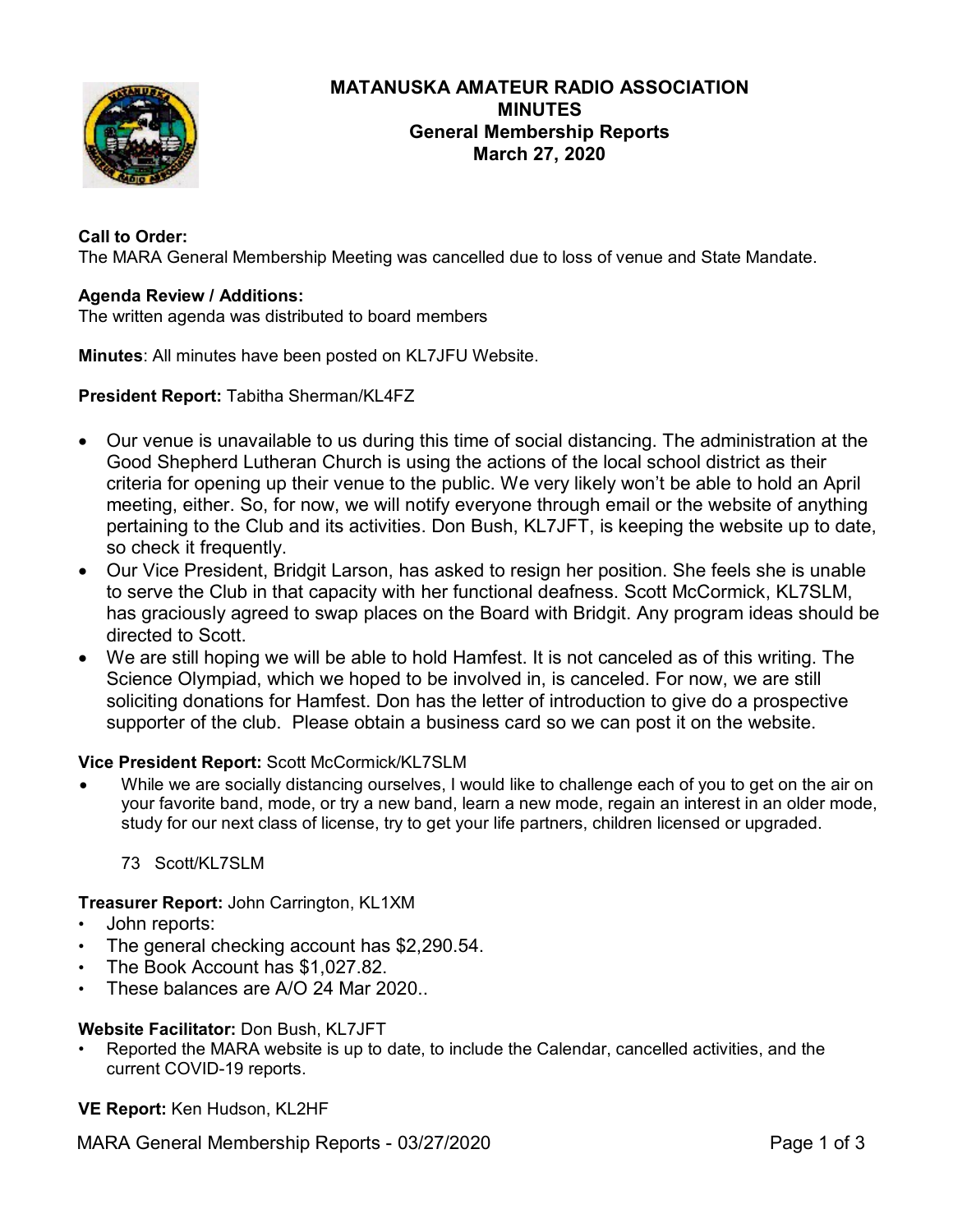• Reported VE testing is scheduled for Saturday evening and will be a drive in affair with applicants testing out of their vehicles, with VEs supervising outside of them. The VEs will collect the required items back from them wearing gloves and sanitize as necessary on the collected paper work.

# **ARES Report:** Don Bush, KL7JFT

- Don has been working on training video collections and training subject we can offer to our membership with either Zoom or FCC to take up some time if folks would like to do that. I've been testing Winlink daily both HF and VHF. Our Quarterly Comex went pretty good on P2P training. Was assisted by KL7MO & KL7KO.
- Locally if anyone wants to do any of the type training I can put it together and do it over the internet or send them videos on how to do it. We are using the free program called Zoom.
- POD training would be our most useful training at this time.

#### **Licensing Classes**: John Mears, AL7LA

• The Technician Class is still on at Houston Fire Station, Houston, AK, scheduled for Saturday, April 4, 11, 18, 25, 2020. Expects 5 to 10 students.

#### **Sunshine Committee:** Tabitha Sherman, KL4FZ

• Tabitha reported no activity. If you or someone you know in the Club is in the hospital or is grieving a loss, or needs some sort of encouragement let me know. The fund is doing well for now. My email is [tabithainak@gmail.com](mailto:tabithainak@gmail.com)

#### **Trailer Committee:** Don Bush, KL7JFT

• Don reported he checked on the trailers out Sunday all good. We can arrange to take the trailer to Sutton and clean the inside if anyone is interested. It needs to be wiped down good on the inside surfaces. Lou can help schedule that. Or as the temp is rising we can do it in place and run the heater.

#### **Upcoming Events:**

- 1. 04/04/2020 Tech Class, Houston FD 1000-1200 each Saturday of April
- 2. 04/08/2020 MARA Board Meeting, Teleconference
- 3. 04/11/2020 Possible schedule to clean trailer in Sutton<br>4. 04/25/2020 Vallev Testing, to be determined
- Valley Testing, to be determined
- 5. 05/09/2020 MARA Hamfest
- 6. 06/06/2020 "Dog Jog" along Trunk Road (Comm support)

#### **New Business:**

1. "Dog Jog" on Trunk Road, June 6, 2020

Described the event, noting MARA has been asked to provided communication support at checkpoints along Trunk Road; encouraged volunteers - will need 8 to 10 people at checkpoints; the walk will begin at the Park-and-Ride Lot at the West end of Trunk Road and run to Bogard.

#### 2. HAMFEST Door Prizes: KL7JFT, May 9, 2020

Reminded that since we now have a date and location for the HAMFEST, it's not too early to start soliciting Door Prizes for the event. Check with Don to get a copy of the introduction letter. Check with Pam/KL3PAM for the Tax Receipts

#### **Old Business:**